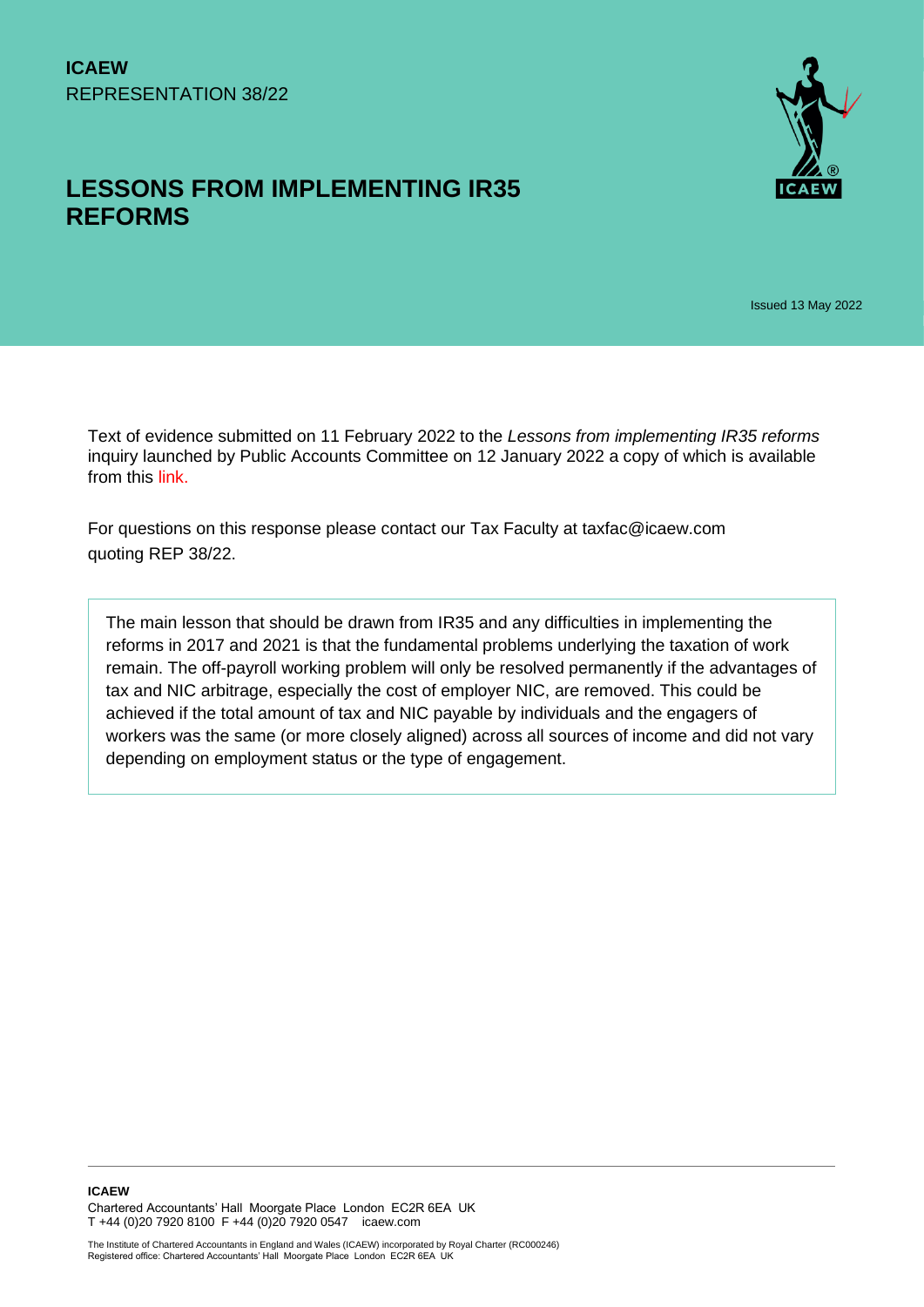This response of 11 February 2022 has been prepared by the ICAEW Tax Faculty. Internationally recognised as a source of expertise, the ICAEW Tax Faculty is a leading authority on taxation and is the voice of tax for ICAEW. It is responsible for making all submissions to the tax authorities on behalf of ICAEW, drawing upon the knowledge and experience of ICAEW's membership. The Tax Faculty's work is directly supported by over 130 active members, many of them well-known names in the tax world, who work across the complete spectrum of tax, both in practice and in business. ICAEW Tax Faculty's Ten Tenets for a Better Tax System, by which we benchmark the tax system and changes to it, are summarised in Appendix 1.

ICAEW is a world-leading professional body established under a Royal Charter to serve the public interest. In pursuit of its vision of a world of strong economies, ICAEW works with governments, regulators and businesses and it leads, connects, supports and regulates more than 161,000 chartered accountant members in over 147 countries. ICAEW members work in all types of private and public organisations, including public practice firms, and are trained to provide clarity and rigour and apply the highest professional, technical and ethical standards.

© ICAEW 2022

All rights reserved.

• it is appropriately attributed, replicated accurately and is not used in a misleading context;

• the source of the extract or document is acknowledged and the title and ICAEW reference number are quoted.

Where third-party copyright material has been identified application for permission must be made to the copyright holder.

This document may be reproduced without specific permission, in whole or part, free of charge and in any format or medium, subject to the conditions that: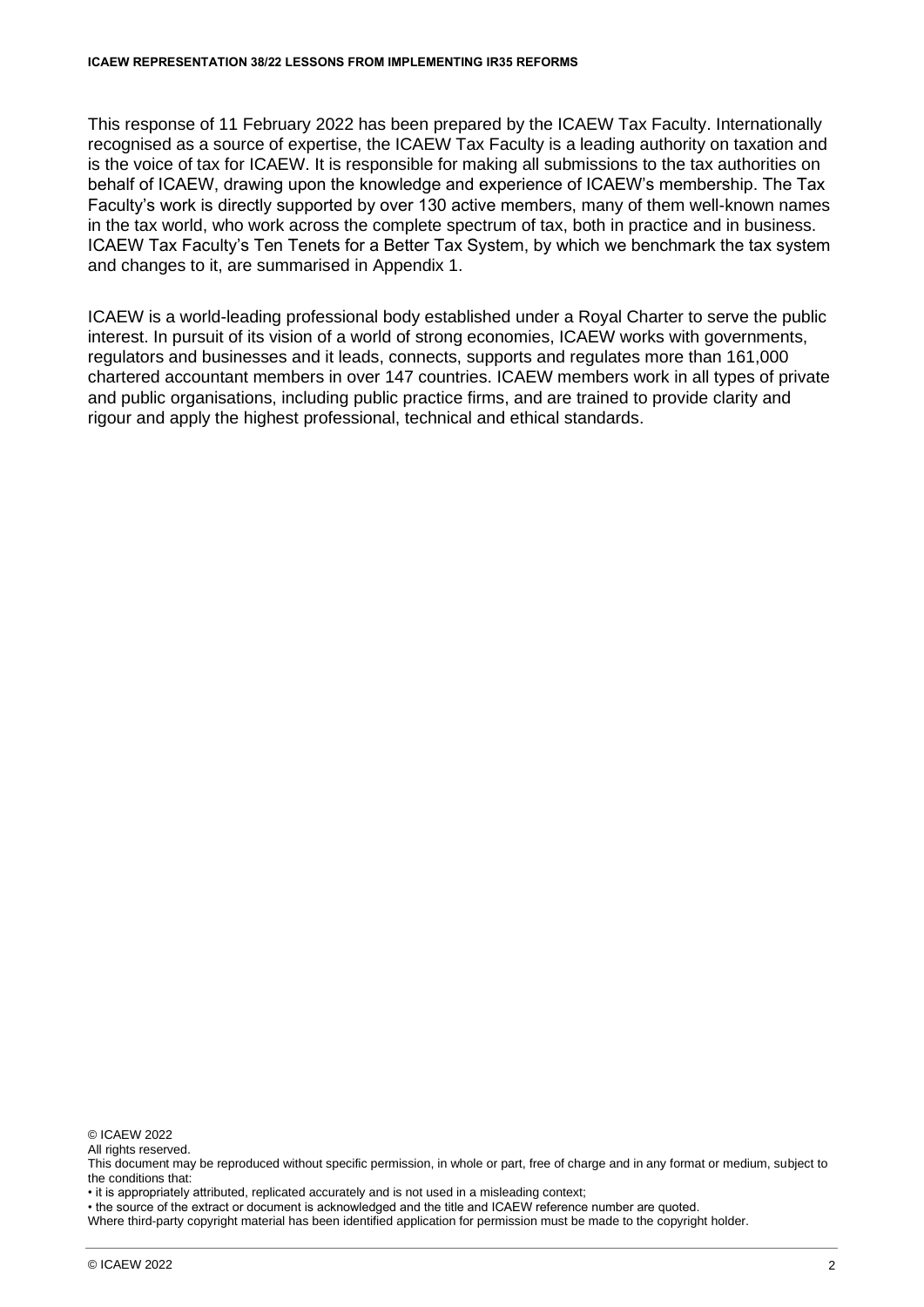# **KEY POINTS**

- 1. The main lesson that should be drawn from IR35 and any difficulties in implementing the reforms in 2017 and 2021 is that it is a sticking plaster solution which does not address the root cause of the off-payroll working problem. The fundamental difficulties underlying the taxation of work remain and the off-payroll working problem will only be resolved permanently if the advantages of tax and national insurance contributions (NIC) arbitrage, especially the cost of employer NIC, are removed.
- 2. This could be achieved if the total amount of tax and NIC payable by individuals and the engagers of workers was the same (or more closely aligned) across all sources of income and did not vary depending on employment status or the type of engagement. Ultimately, these problems can only be properly addressed by an informed debate about how we should tax work and the extent to which the tax system should distinguish between the employed and self-employed.

# **GENERAL COMMENTS**

- 3. The main lesson that should be drawn from IR35 and any difficulties in implementing the reforms in 2017 and 2021 is that the fundamental problems underlying how work should be taxed remain. Solving this really requires an informed national debate. In the absence of such a discussion over many years, any solutions proposed are unlikely to address the underlying problems and any measures are unlikely to be sustainable.
- 4. Trying to classify employees, gig workers and the self-employed as either employed or self employed for tax and NIC purposes is not a sustainable solution. A long term rethink is needed.
- 5. The off-payroll working (OPW) problem will only be resolved permanently if the incentives to arbitrage between different tax and NIC rates depending upon whether a worker is classed as employed or self-employed are restricted or removed.
- 6. This could be achieved if the total amount of tax and NIC payable by individuals and engagers of workers was the same across all sources of income and did not vary depending on employment status or type of engagement, or was more closely aligned. The debate would need to include whether the genuinely self employed should have a reduced tax/NIC bill, and, if so, what the reduction should be. We appreciate that this is a major challenge, especially given that these differences have existed now for a number of years. But absent an informed discussion, it is difficult to see that any consensus can be built about how the existing system could be reformed.
- 7. It is now nearly five years since Matthew Taylor, in his welcome *[Good Work](https://www.gov.uk/government/publications/good-work-the-taylor-review-of-modern-working-practices)* report of July 2017, recommended that the level of NIC paid by employees and self-employed people should be moved closer to parity. In its [response](https://www.gov.uk/government/publications/government-response-to-the-taylor-review-of-modern-working-practices) in February 2018 the government said that it had no plans to revisit this issue, but it was right only to consider making changes to this area once it has 'carefully considered this in the wider context of tax, benefits and rights over the longer term'.
- 8. Since February 2018 the government mainly through BEIS has been making wider reforms in the labour market, but little progress has been made in considering the tax and NIC implications.
- 9. We appreciate that reforming tax and NIC would be a fundamental step and would need to be linked to benefits and rights, but, until this nettle is seized and considered holistically, any solutions such as IR35 will continue to do little more than nibble at the edges of the underlying problem while imposing costly compliance burdens on businesses.
- 10. Such burdens are not needed at any time, let alone currently, when the world's economies are trying to recover from a pandemic, and UK plc needs a tax system which, following Brexit, encourages growth and an efficient, productive and flexible workforce.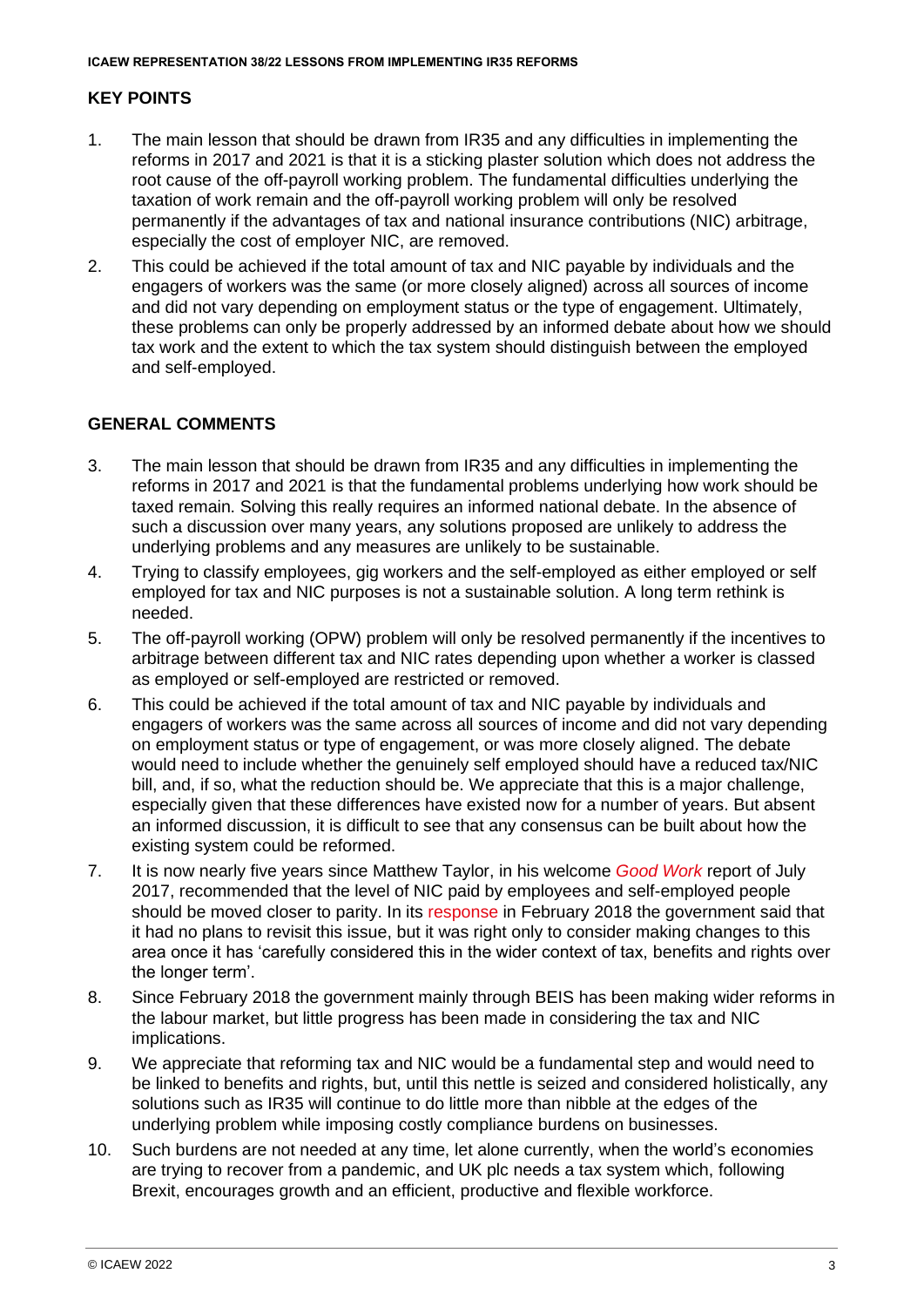# **COMMENTS ON IMPLEMENTATION**

- 11. The 2017 public sector provisions went live on 6 April 2017 before the law had been enacted, official guidance was ready and major policy decisions and operational processes had been resolved. The government delayed extending IR35 reforms to the private sector for a year until 6 April 2021 owing to Covid-19. This delay was welcome, as it provided time for the policy to be improved, in response to representations, and the legislation to be enacted before the 6 April 2021 implementation date, rather than after as for the 2017 reforms. It also gave more time for HMRC, again in response to representations, to update its guidance, which was still incomplete by 6 April 2021.
- 12. Throughout the run up to and following the 2017 and 2021 changes, HMRC undertook a lot of engagement work with representative bodies who, based on a practical working knowledge of industry, flagged potential pitfalls and lacunae. However, the need to get the reforms in place by the implementation date left insufficient time for HMRC to be able to address concerns and get the rules, processes and guidance right first time.
- 13. The IR35 reforms are just one example of how tax and NIC policy roll-out overlooks the mechanics of implementation and practical issues. The formulation of legislation needs to change so that implementation and practical issues, including software updates, are considered at an early stage in policy development and legislation-making, not as an afterthought.

### **Ways in which HMRC tried to mitigate risks for parties in the labour chain**

- 14. HMRC issued guidance to try and fill gaps in the legislation. However, as an example, the guidance for the 2017 reforms was not published until February 2017 and could at best be treated as provisional even when the reforms came into effect on 6 April 2017, because the legislation was not enacted until 27 April 2017. Many changes had to be made to the guidance after the date that the 2017 reforms came into effect.
- 15. Determining employment status is very difficult. There is no simple formula but instead there are rules based on past court cases, and even experienced judges can disagree on employment status given the same facts.
- 16. HMRC updated its check employment status for tax (CEST) tool in December 2019. It still does not cover all the main tests for employment status as interpreted by the courts, notably specific (ie, master/ servant) mutuality of obligation, nor in 20% of cases reaches a decision, which means that engagers and advisers have to spend additional time in arriving at an employment status determination that is likely to be accepted by HMRC.
- 17. Consequently, a major risk for all stakeholders is additional PAYE income tax and NIC (and associated interest and penalty) liabilities where the employment status of workers has been corrected. Nearly five years after the 6 April 2017 reforms went live, the way in which tax and NIC liabilities should be reallocated to the respective parties in the labour chain when mistakes are corrected and consequential interest and repayment supplement is still not agreed between HMRC and stakeholders.

### **Impact on engagers and workers**

- 18. The reforms increased uncertainty for engagers and has increased the direct costs and compliance costs of hiring contractors working via intermediaries such as personal service companies. Direct costs would have risen because many workers providing their services through intermediaries would have been reclassified as deemed employees, resulting in engagers having to bear the additional costs of employer NIC and apprenticeship levy. Reports in early 2017 suggested that workers' rates were increasing by around 20% to discourage them from instead choosing private sector contracts outside the new rules.
- 19. In order to minimise risk, many public sector engagers initially implemented blanket 'inside OPW' employment status rulings. However, as engagers must consider the specifics of every case, and blanket rulings, save for groups of workers with the same or very similar contracts, do not come within the definition of taking reasonable care, they had to change tack.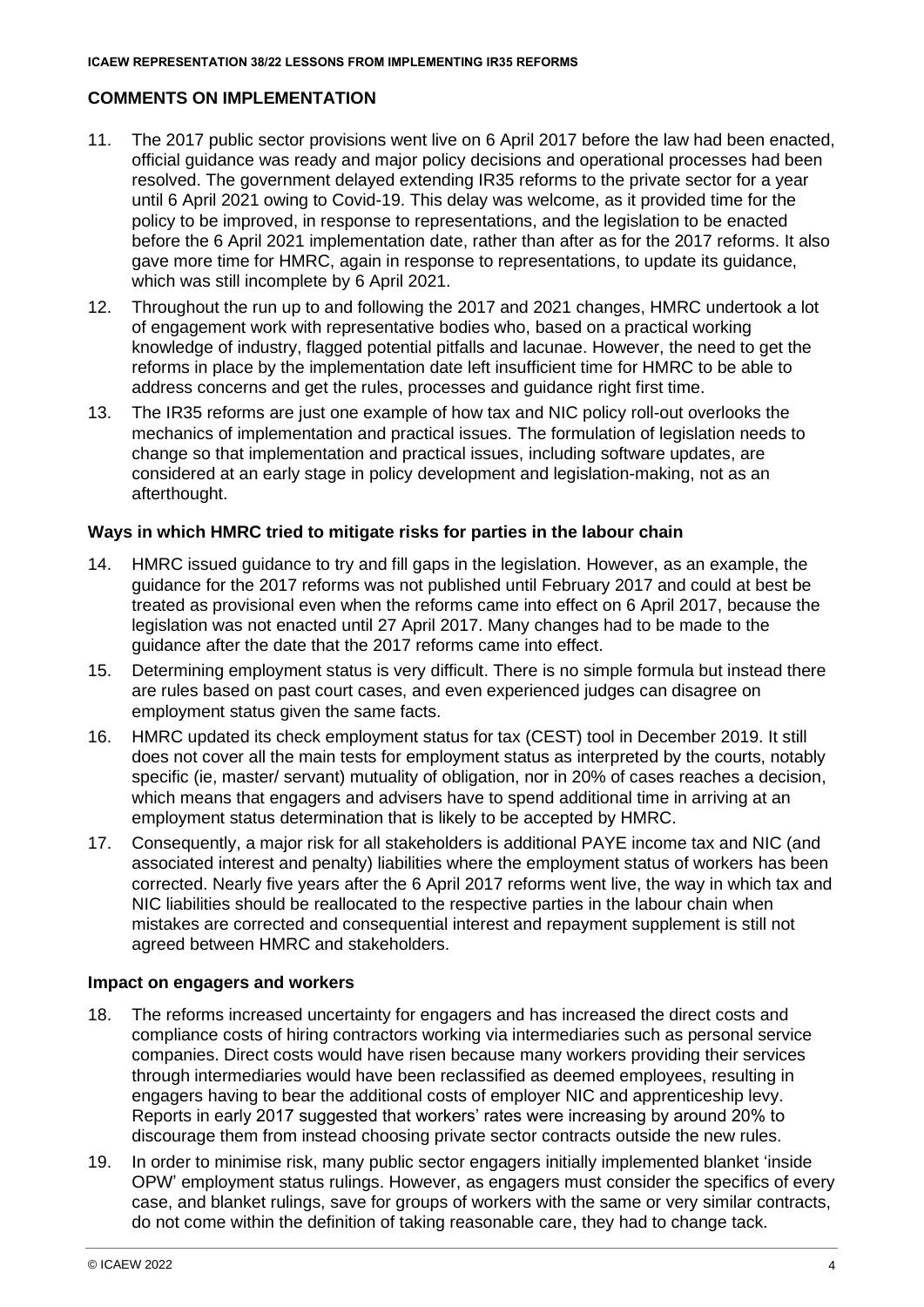#### **ICAEW REPRESENTATION 38/22 LESSONS FROM IMPLEMENTING IR35 REFORMS**

- 20. Many engagers have had difficulty in correctly applying the rules, for example in the public sector HMRC last year collected back taxes and NIC from DWP of £87.9m, Home Office £29.5m plus penalties of £4m, and HM Courts & Tribunals Service £12.5m.
- 21. Some workers have had their take home pay reduced, some because of having been reclassified as within OPW but others because the organisations responsible for paying the workers' personal service companies have deducted employer NIC and apprenticeship levy even when this has not been permitted under the contract. Other workers employed by for example umbrella companies run by unscrupulous offshore operators have been sucked into disguised remuneration loan schemes while.
- 22. Workers with stronger bargaining power, eg with specialist knowledge or in more senior positions, can negotiate higher rates of pay to ensure that their take home pay is not reduced if subjected to PAYE. In the private sector businesses have reduced risk by taking on fewer contractors who work via personal service companies and outsourcing to agencies that they trust, which may have the workers on their own payrolls or supply them via umbrella companies.